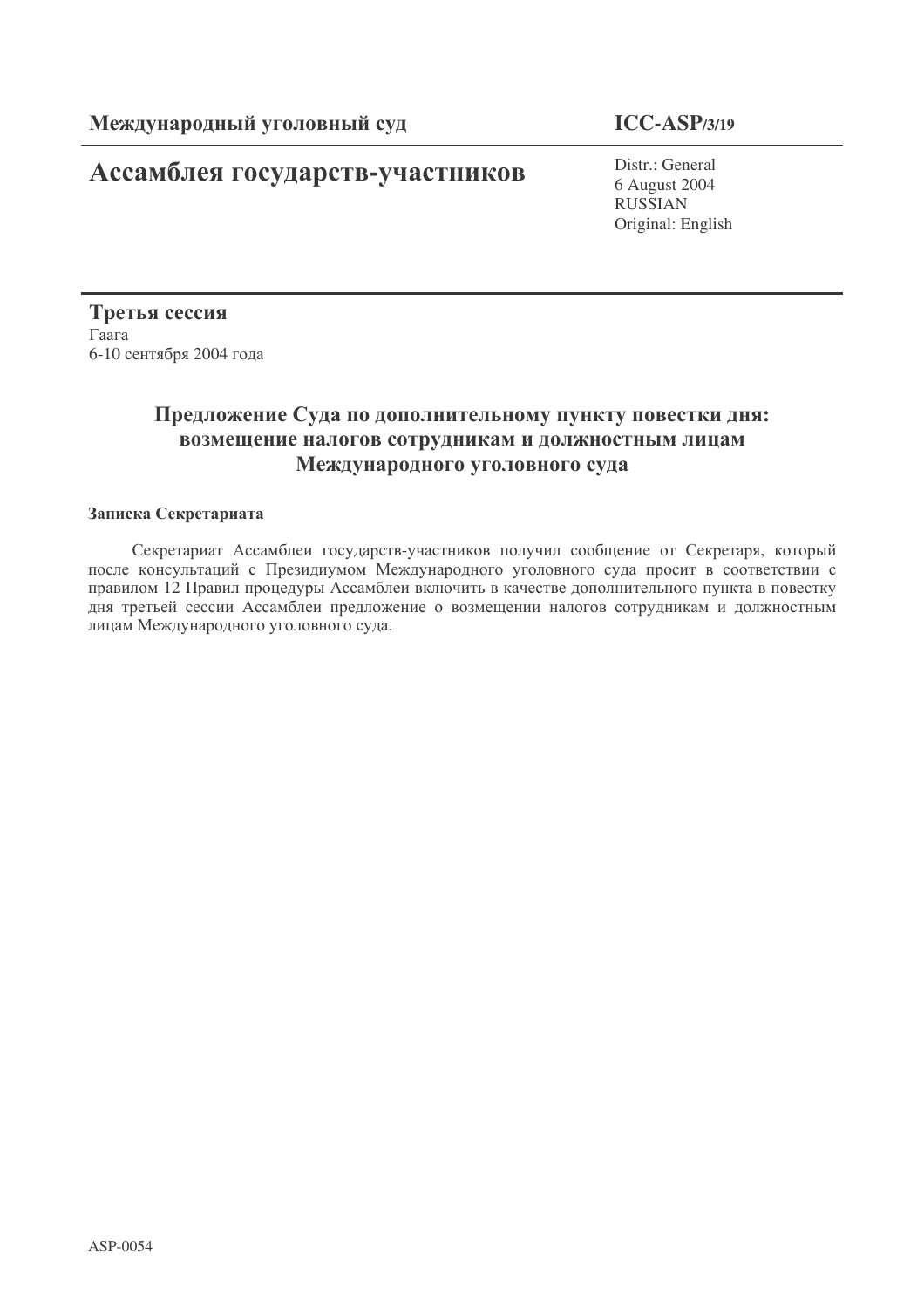### Возмещение налогов сотрудникам и должностным лицам Международного уголовного суда

#### $\mathbf{A}$ . **BBBJIDHIIB**

 $1<sub>1</sub>$ В настоящем справочном документе анализируется вопрос о возмещении уплаченных должностными лицами и сотрудниками Суда своим соответствующим правительствам налогов на зарплату, вознаграждение и надбавки, полученные от Суда.

При рассмотрении этого вопроса учитывались практика лругих международных организаций,  $2.$ результаты работы Подготовительной комиссии для Международного уголовного суда («Подготовительная комиссия»), Римский статут, Соглашение о привилегиях и иммунитетах Суда («СПИС»), позиция Ассамблеи государств-участников («Ассамблея») (которая выразилась в принятии Положений о персонале Суда) и судебная практика Административного трибунала Международной организации труда («АТМОТ»).

#### **B. АНАЛИЗ**

### Практика других международных организаций

Общая практика международных организаций в области налогообложения штатных  $3<sub>1</sub>$ сотрудников заключается в подписании с принимающим государством соглашения об освобождении от налогов, на основании которого сотрудники, живущие в этом государстве, не платят никаких налогов. Вместе с тем, национальные режимы налогообложения некоторых государств предусматривают юрисликцию в отношении всех необложенных налогом лоходов граждан этого государства, независимо от того, где такой доход был получен и где проживает данный гражданин. Другие международные организации решают этот вопрос двумя способами:

- $\mathbf{i}$ налогообложения путем ввеления персонала  $\mathbf{M}$ создания фонда уравнения налогообложения: или
- посредством соглашений между международной организацией (в качестве работодателя)  $\mathbf{ii}$ и взимающими налоги государствами, по которым государство возмешает организации все налоги на доход, взимаемые с ее работников путем налогообложения заработной платы, вознаграждения и надбавок, выплачиваемых организацией.

#### Рассмотрение Подготовительной комиссией вопроса о возмешении налогов

Подготовительная комиссия не приняла какой-либо системы налогообложения персонала или  $\overline{4}$ . уравнения налогообложения для Суда. При рассмотрении Комиссией этого вопроса высказывались мнения, что сложная процелура налогообложения персонала с окладами нетто и брутто и фондом уравнения налогообложения была создана Организацией Объединенных Наций в 50-е годы с целью решения конкретных проблем, вызывавших озабоченность у Соединенных Штатов, которые по конституционным соображениям не могли принять принцип освобождения от налогов штатных сотрудников Организации Объединенных Наций, являющихся гражданами Соединенных Штатов. Было сочтено, что положение Суда в настоящее время отличается от положения, в котором находилась Организация Объединенных Наций в 50-е годы, в связи с чем введение налогообложения персонала и создание фонда уравнивания налогообложения было сочтено необязательным. Принимая этот подход, Подготовительная комиссия исходила из того предположения, что большинство штатных сотрудников Суда будут являться гражданами государств-участников или государств, которые подпишут и ратифицируют СПИС.

### Римский статут

В соответствии с пунктами 1 и 3 статьи 48 Римского статута Суд и его должностные лица и 5. штатные сотрудники пользуются привилегиями и иммунитетами, необходимыми для выполнения их обязанностей. Как указывается ниже, АТМОТ считает, что режим освобождения от налогов крайне

<sup>\*</sup> Резолюция ICC-ASP/2/Res 2, приложение.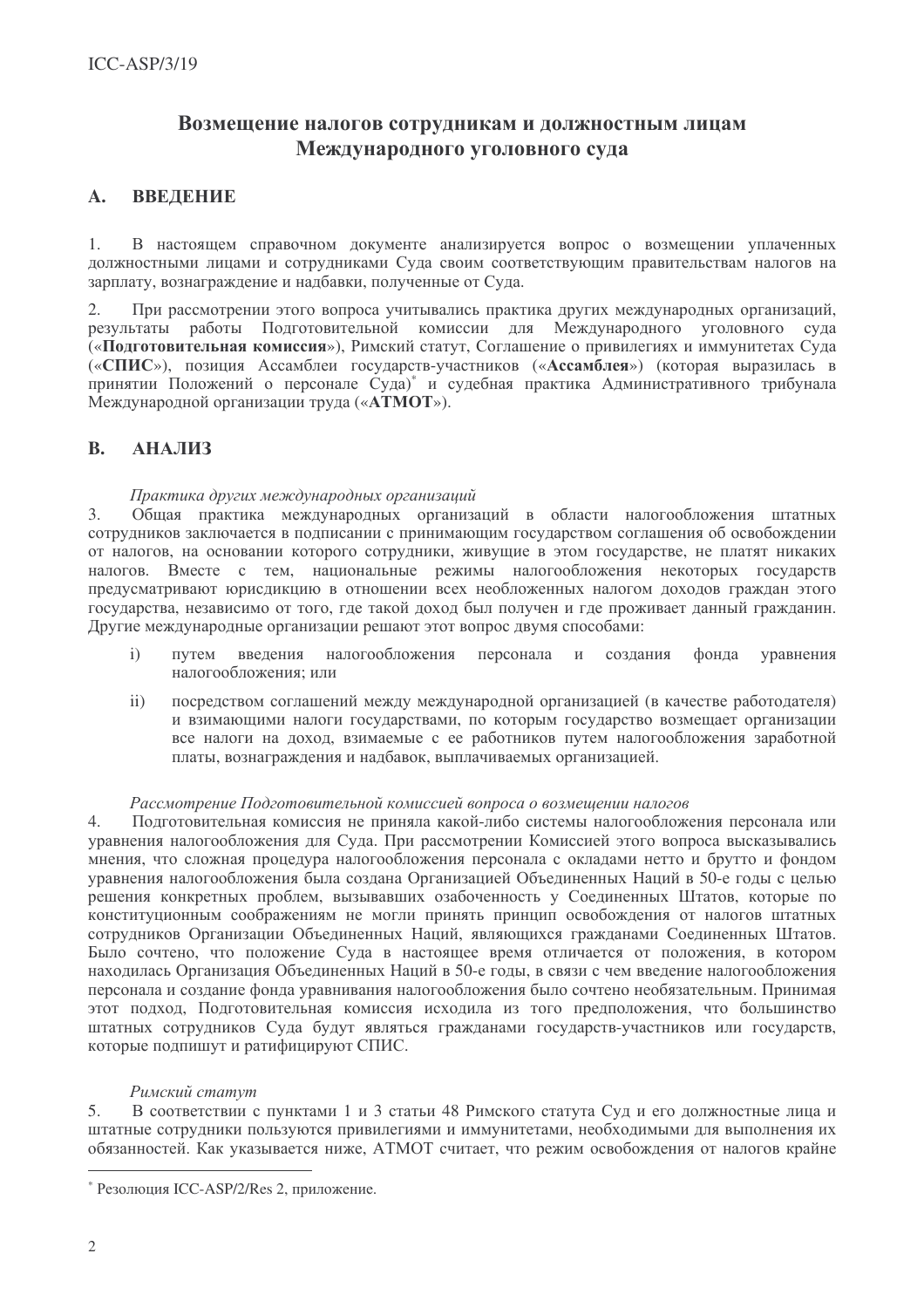необходим для сохранения независимости международной гражданской службы, и соответственно отмечается, что упомянутые положения Статута предусматривают такое освобождение.

### Соглашение о привилегиях и иммунитетах

Согласно СПИС, вступившему в силу в июле 2004 года, должностные лица и сотрудники Суда 6. освобождаются от уплаты налогов на заработную плату, вознаграждение и надбавки, выплачиваемые им Судом.

#### Положения о персонале

Положение о персонале 3.5 предусматривает, что Секретарь может в консультации с  $7.$ Прокурором заключать с государствами двусторонние соглашения о возмещении налогов, когда это уместно и когда это отвечает оперативным интересам Суда. Таким образом, Положения автоматически не предусматривают права на возмешение налогов штатным сотрудникам.

#### Судебная практика АТМОТ

ATMOT четко сформулировал тот принцип, что «освобождение от национальных налогов 8. является важнейшим условием работы в международной гражданской службе и важной гарантией независимости и объективности»<sup>†</sup> и указал, что этот принцип «имеет основополагающее значение для правовых норм, регулирующих международную гражданскую службу»<sup>‡</sup>

Считается, что этот принцип лействует независимо от каких бы то ни было логоворенностей  $\mathbf Q$ между организацией-работодателем и национальным правительством, взимающим налоги<sup>§</sup>. АТМОТ отметил, что в тех случаях, когда государство-член не заключает с международной организацией соглашения о возмещении ей взимаемых налогов, организация обязана возмещать налоги своим обложенным налогами сотрудникам и что бремя финансирования этих дополнительных выплат должны нести все государства-члены (через свои начисленные взносы в бюджет организации)\*\*.

Все соответствующие дела, по которым АТМОТ вынес решения, касались работников, 10. обложенных налогом государствами, подписавшими учредительные документы соответствующих организаций. Хотя с точки зрения обязательств ни одно из этих дел непосредственно не сопоставимо с обязательствами Суда по отношению к работнику из государства, не являющегося участником Римского статута, АТМОТ, видимо, не отходит от общего принципа обеспечения освобождения от налога для международных гражданских служащих в таких случаях. Этот общий принцип и основополагающий принцип «равной платы за равную работу»<sup>††</sup> подкрепляют мнение о том, что все работники Суда должны быть освобождены от уплаты налога на вознаграждение, независимо от позиции правительства их страны (государства-участника или государства, не являющегося участником).

#### $\mathbf{C}$ . ПРИМЕНЕНИЕ К СУДУ РЕЗУЛЬТАТОВ ПРОИЗВЕДЕННОГО АНАЛИЗА

11. В свете вышесказанного можно утверждать, что все работники Суда из государств-участников должны освобождаться от налога на заработную плату, вознаграждение и надбавки независимо от того, подписало ли их государство СПИС или соглашение с принимающим государством, или какоелибо двустороннее соглашение. Кроме того, в тех случаях, когда такие государства взимают налоги с доходов, полученных работниками во время работы в Суде, Суд должен будет возмещать таким работникам суммы, уплаченные в виде налогов. С этой целью Ассамблее государств-участников предлагается обратиться к государствам-участникам с просьбой подписать и ратифицировать СПИС и принять любые другие необходимые меры для освобождения своих граждан от налога на зарплату, вознаграждение и надбавки, выплачиваемые Судом. В настоящем докладе содержится проект резолюции по этому вопросу. Во всех случаях, когда государства-участники продолжают облагать

<sup>‡</sup> In re Krutzsch. Решение АТМОТ № 2032.

<sup>&</sup>lt;sup> $\ddagger$ </sup> In re Rose, Решение АТМОТ № 2256.

 $\frac{1}{2}$  Решение АТМОТ № 2032.

<sup>&</sup>lt;sup>\*\*</sup> Решение АТМОТ № 2256.

<sup>&</sup>lt;sup>††</sup> In re Mirmand, Решение АТМОТ № 1182 и принцип, закрепленный в Международном пакте об экономических, социальных и культурных правах.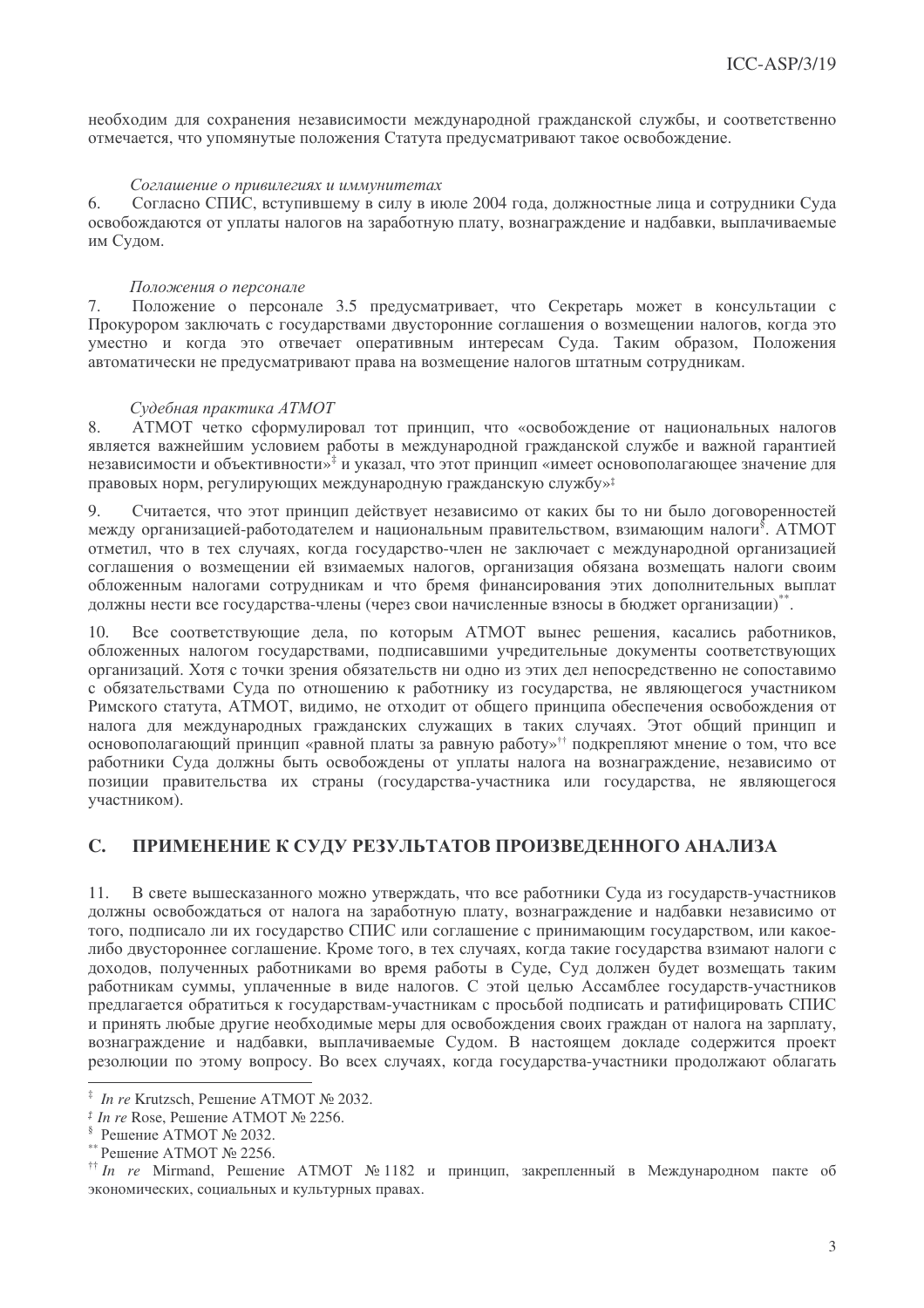подоходным налогом работников Суда, Суд не имеет никакой другой альтернативы, кроме возмещения соответствующим работникам уплаченных ими сумм и принятия, в свою очередь, мер лля возмешения этих сумм прежде всего государством, взимающим налоги, через посредство отдельных двусторонних соглашений, а если такие соглашения отсутствуют, то посредством возмещения этих сумм за счет всех государств-участников путем включения их в ежегодные взносы.

Можно утверждать, что было бы нелогично ожидать от государств-участников возмещения  $12.$ сумм, уплаченных в качестве налога своим правительствам работниками Суда из государств, не являющихся участниками Римского статута. Однако такое утверждение не подкрепляется судебной практикой АТМОТ в отношении государств-членов Организации Объединенных Наций (применительно к Суду это - государства-участники) и может быть отвергнуто в случае его рассмотрения непосредственно АТМОТ. Соответственно Суду следует исходить из того, что он лолжен булет возместить - независимо от гражданства - сумму налога любому своему работнику. который вынужден платить подоходный налог на заработную плату, вознаграждение и надбавки, выплачиваемые ему/ей Судом. Наряду с этим Суд должен продолжить принятие мер, указанных в прилагаемом проекте резолюции, и изучить возможность заключения соглашений об освобождении от налога с государствами, не являющимися участниками Статута, которые пытаются облагать налогами работников Суда.

 $13$ Альтернативный подход, предполагающий создание системы налогообложения персонала и фонда уравнения налогообложения, уже был недвусмысленно отвергнут Подготовительной Комиссией и Ассамблеей государств-участников в ходе проведенных ими обсуждений, и на данном этапе предлагается не возвращаться к этому решению.